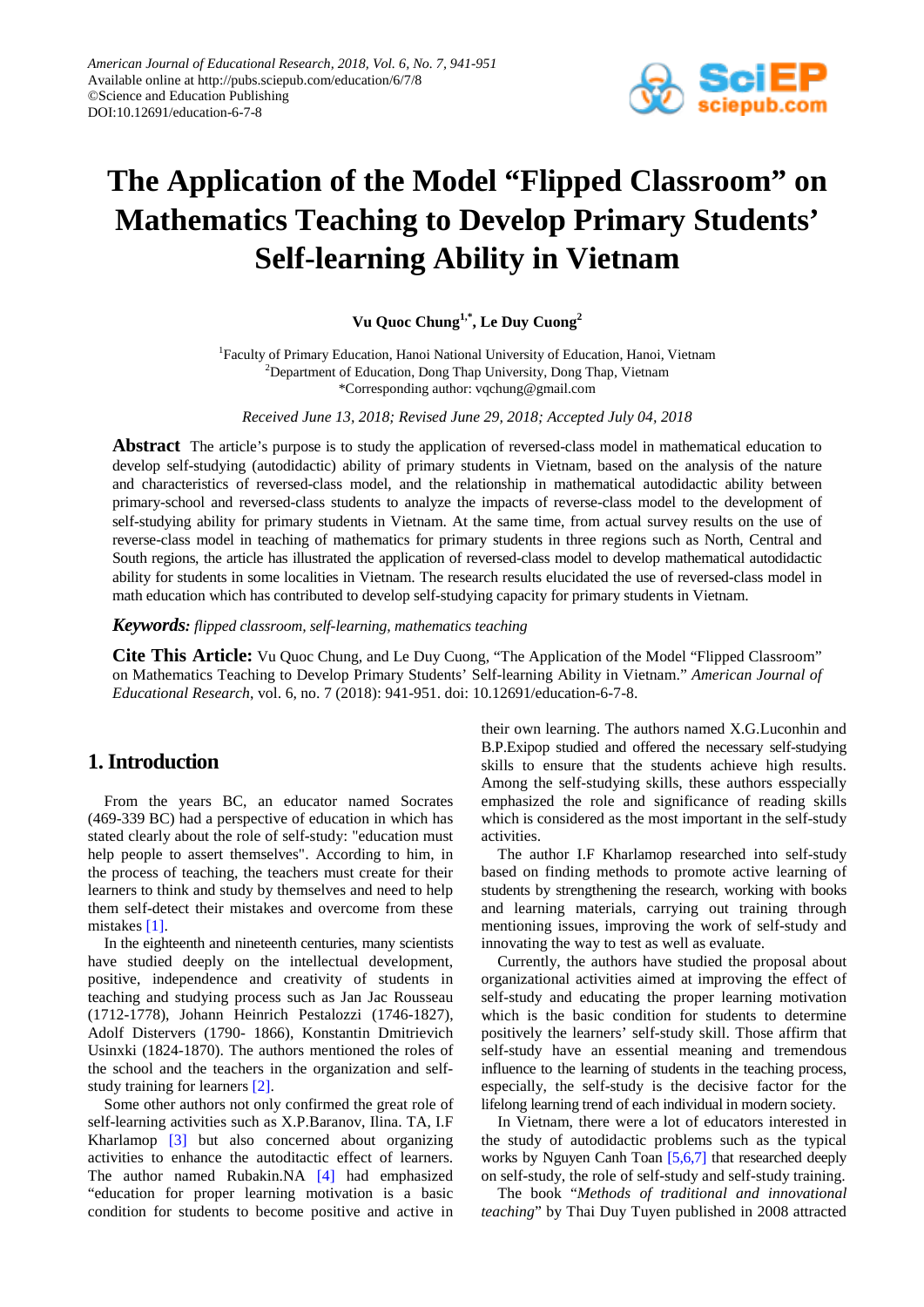the attention of the readers, because the author has exposed a lot of important theoretical content concerning about the problem of fostering self-learning capability for students [\[8\].](#page-10-5) An author named Nguyen Canh Toan announced a research in his book "*Self-education - selflearning - self-study*" which has given self-study methods of students so that each student would not feel that learning is like a burden, and it is ensured that universities and colleges train human resources to meet the development of the society.

Some studies in the process of implementing the thesis topic about self-study such as the thesis "*The measures to organize learning activities outside the class*" by Pham Hong Quang [\[9\],](#page-10-6) the topic *"The measures to organize self-study activities in education for students from Universities of Education*" by Nguyen Thi Tinh [\[10\],](#page-10-7) the thesis of the author Nguyen Thi Bich Hanh titled "*The measures to complete self-studying skill in pedagogics for students from Universities of Education according to the point of interactive pedagogy*" [\[11\];](#page-10-8) the thesis named *"Formation and development on self-study ability for students of Mathematics pedagogy in college system"* by Le Hien Duong [\[12\],](#page-10-9) the thesis of the author Duong Huy Can on *"Strengthening self-study for chemistry students at pedagogical universities by the method of self-study with module guide"* [\[13\],](#page-10-10) and Nguyen Thi Thanh Hong studied on "*Educational self-learning for undergraduate students through e-learning*" [\[14\].](#page-10-11) The authors researched on selfstudy as well as role and the way to renovate and develop self-study of the learners.

The studys of self-study from the authors in the world and Vietnam have focused on confirming the role and significance of self-study inhuman life and proposed some measures and technics on self-study, forming the motivation and skills for self-learning as well as some methods for self-studying in specific subjects at pedagogical universities and high schools for students and pupils that have made important and positive contributions in theory and practice. Self-studying ability is one of the important capacities to be incorporated into the general education in Vietnam at the present and to be considered as individual value of every person which is a typical value on human in the 21st century. However, there is no study of adequate, systematic on using of information technology in the development of self-learning ability for students as well as of every citizen. During the 4.0 industrial revolution at the present, information technology has change many conceptions and educational models. Personalized learning is self-learning, and the learning process is seen as an ecological environment that is self-taught in the interactive positive relationship with the environment. The process is the support of information technology that has created new educational models and different values. One of the typical models of education is directly related to the study that is the reversed-class.

Information technology is a tool provided invaluable support for the work of innovative methods of teaching and development of self-studying ability, and the use of technology combined with methods traditional teaching (blended learning) are increasing popularly in the world. The article aims to propose combining teaching with the application of information technology, especially applying inversion-class model in mathematics education to develop self-study ability of primary pupils in Vietnam. To be able to make recommendations, the authors seek answers to the following research questions:

1. Why can people apply reversed-class model to develop mathematical self-learning ability of primary students in Vietnam?

2. How to apply the reversed-class model to develop self-learning ability of primary students in Vietnam?

To achieve the research objectives, we will present the work and results of this research on reversed-classroom model as well as the application of this model in the education of the international and Vietnam authors. On this basis, the author of the article introduces the research content and new achieved results.

Teaching courses in the combination with information technology to promote learning outside the classroom is a popular model especially in the undergraduate (Garrison and Kanuka, 2004) [\[15\],](#page-10-12) (Ark, 2012; Berette, 2012; Blake, 2011) [\[16,17,18\].](#page-10-13) The team of authors including Means, Toyama, Murphy, Jones, Bakia (2010) [\[19\]](#page-10-14) have 46 experimental researches in the context of high schools and the universities in the United States and concluded that this teaching model bringing the effective learning, especially in the process of self-learning by students. This result also shows the combined teaching model have created a real learning environment (deep learning), learning the meaning (meaningful learning) as well as the development of critical thinking and advanced learning, it also created a work environment of independence and self control control of learning such as Garrison and Kanuka (2004) have confirmed. Therefore, with the combination with the traditional classroom, the studying results of the students has the difference which is due to the student's self-study ability at this stage in combination with critical thinking from which help students know how to self-study.

Flipped Classroom or some documents using the term reversed-class [\[20\]](#page-10-15) or inverted-class [\[21\]](#page-10-16) is one of the forms of learning(blended-learning/b-learning) (Strayer, 2012) that are interested attention in recent years many countries in the world especially in the USA [\[22\].](#page-10-17) Two authors Barbara Walvoord and Virginia Johnson Anderson in the book named "Effective Reading: a tool for learning and assessment" published in 1998 [\[23\]](#page-10-18) has proposed evaluating learning stars for effective learning and stimulate learning initiative. Active learning is the high level of learning, characterized by self-study is an active learner.

In the 1990s, Eric Mazur and Balkanski (NewsRx Health, 2012) [\[24\]](#page-10-19) used the model known as Peer Instruction (mutual learning). In the field of education in economy, 2000, Maureen Lage, Glenn Platt, and Michael Treglia [\[25\]](#page-10-20) also published teaching under this model in the Journal of Economic Education through 'Flipped Classroom- a door leading to the creation for learning complete environment "when they noticed that the traditional way of teaching does not suit some styles of learners.

In 2004, Salman Khan began to record his lectures into videos that are then put onto YouTube. From that Salman Khan founded the Khan Academy, until now has about 3,250 free lectures by tape on various subjects such as Mathematics, chemistry, politics which is put onto the site. Through this site the teachers (GV) has exploited rich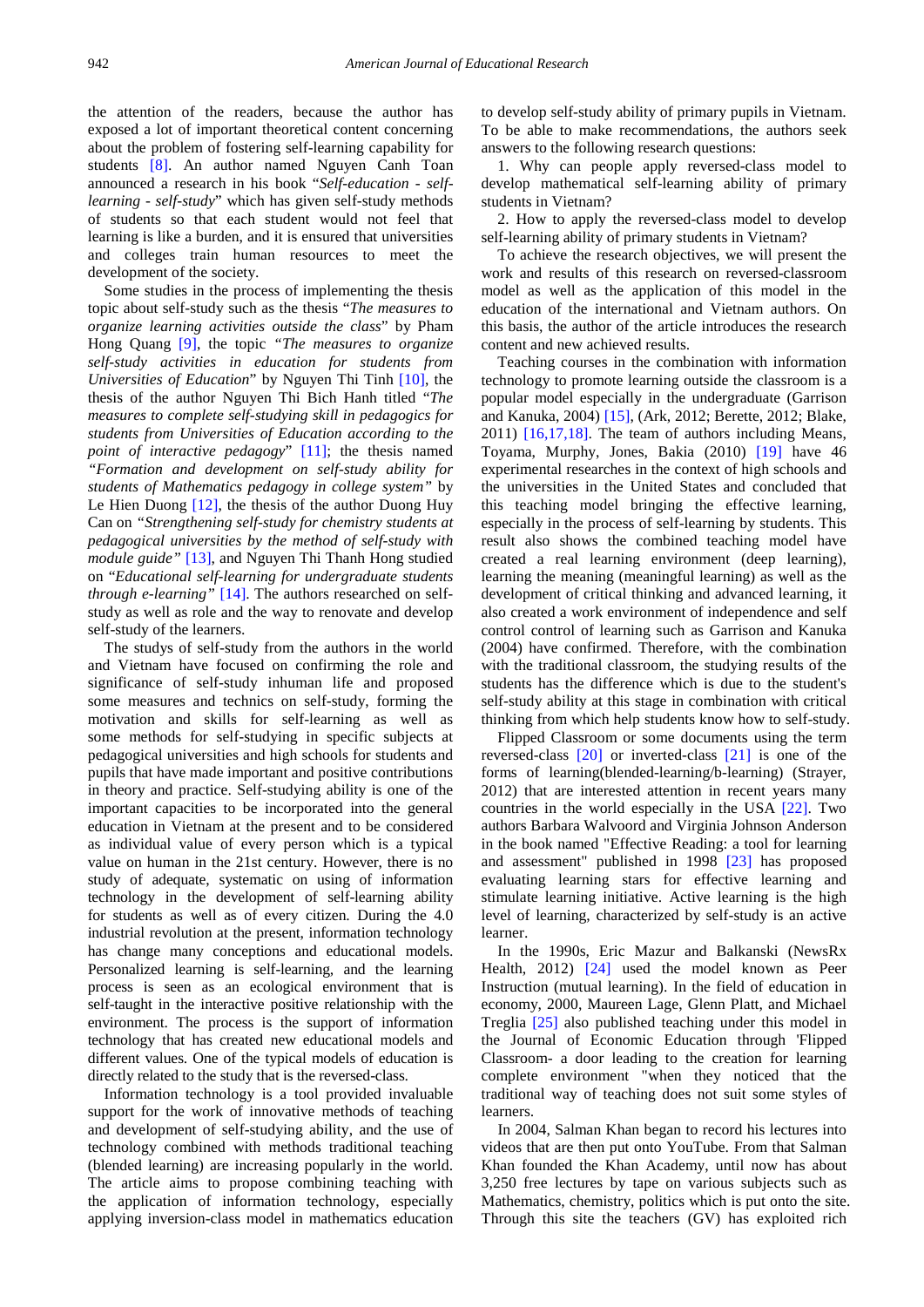resources to the application class teaching model of reverse [\[26\].](#page-10-21)

Brame (2013) [\[27\],](#page-10-22) for the flipped classroom, learners will have to work on their own prior lectures through reading materials, summarizing materials, listening to lectures through supportive media such as video tapes, PowerPoint presentations, and online documentation. Lectures become homework that learners must prepare before class. The entire schooltime will be devoted to solving exercises, applying lecture theory to problem solving, group discussion to build understanding under the guidance of the teacher; instead of lecturing, in the classroom the teacher acts as a facilitator, which can help students solve difficult points in the new lesson.

According to Barbara and Anderson (1998), McDaniel and Caverly (2010) [\[28\],](#page-10-23) as opposed to the traditional classroom, this classroom model is for learners of information processing. with the support of teachers and friends. Most recently at a scientific conference on "flipped classroom", Bergmann et al. (2012[\) \[29\]](#page-10-24) has reinvented the problem of the nature of the "flipped classroom" model. According to these authors, the important feature of this model is the increased contact and interaction between teachers and students, and between the students; and the combination of direct teaching and learning through knowledge building, creating the opportunity to personalize the educational process, rather than substituting a teacher with a video tape.

Gardner's (2012) [\[30\]](#page-10-25) study in agricultural economics at Tennessee State University shows that students are very satisfied with the way they teach; Students find that learning this model can help them better understand the lesson, but research does not find a link between student perceptions and learning outcomes. Strayer (2012) [\[20\]](#page-10-15) compares this model with the traditional class for 51 American students in different fields. The research shows that the involved students are more dynamic with the cooperative study methods than those who are in the flipped class; in addition, they are more aware of self-studying. Similarly, Frederickson et al (2005) [\[31\]](#page-10-26) shows the research result relating to 16 post-graduate students who are majoring in Psychology at University College London, the research also shows that the learners can develop themselves; particularly, they can improve their self-awareness about the studying process as well as the cooperative learning environment basing on this model.

Thus, the flipped classroom is a combined teaching model, so theoretically, this model is based on the theory of active learning (active learning). Combined learning involves self-learning at different levels, such as exploiting technology for self-study, exploiting the organic relationship between self-learning and reversing classes that create a positive learning environment, Individual self-learning combines interacting with others, creating open learning spaces (learning anywhere, anytime). This model also helps to create an environment that promotes academic autonomy, as learners have the opportunity to learn at their own pace and become responsible for building knowledge rather than waiting for communication from teachers.

In Vietnam, the application of the flipped classroom model in teaching has not been sufficiently studied by many scientists. Recent researches include:

In 2014, Nguyen Van Loi with the topic of "Flipped Classroom – the Learning Model of Direct and Online Combination" [\[20\],](#page-10-15) the paper shows that the combined teaching model is becoming increasingly popular. Made in the USA and some other countries in the world. Based on that, the author said that it is possible to apply this model of teaching in the context of university in Vietnam when the conditions of facilities are better. To apply sucessfully this model, it is important to design activities that engage learners and engage learners in a learning community. In addition, when applying this teaching model, applicators need scientific skepticism, collecting evidence to evaluate its effectiveness. The model of direct and online combined teaching through flipped classroom contributes to the development of self-learning society, enabling learners to learn lifelong learning - the key to success.

Nguyen Quoc Khanh (2016) studied the problem of "the organization of the flipped classroom: teaching computer architecture with the support of online systems" [\[32\],](#page-10-27) published in the Journal of Educational Equipment No. 127, in March 2016, the article proposed the process of teaching architecture in the classroom in the form of flipped classroom model, through the effectiveness of teaching from that process author of the article that the model of class organization reversed With the help of the online learning system, there are some positive signs: Students are proactive in their studies because they are regularly assessed and the results of the assessment affect the interests of the students. So the idea to go to school is not. This model combines the self-study and the assessment of students through their self-study, thereby contributing to improving the quality of teaching.

The authors Nguyen Hoai Nam and Vu Thai Giang (2017), with their work on "Model of Inverted Classroom in Fostering Information Technology Skills for Pedagogical Students" [\[21\],](#page-10-16) have shown that teaching The reversible classroom model allows learners to access lectures and learning resources outside of class time, thereby enhancing the active participation of learners during key classroom hours, contributing to self learning development. In particular, the authors have analyzed the advantages, limitations, and challenges of the reversed class model, suggesting a 4-step flipped classroom model for fostering public ability. Information technology for pedagogical students. This 4-step process also corresponds to the four steps of the self-study process: Rearrange the study plan of the subject and resources in accordance with the learner's cognitive level; Designing for student selfstudy activities to prepare for classroom activities; Design teaching for learning activities in class; Designing, evaluating and collecting feedback from learners.

In 2017, the two authors Nguyen Quoc Vu and Le Thi Minh Thanh with the article "Applying the flipped classroom model to teach digital technology to develop creative thoughts for students" [\[33\].](#page-10-28) Studies and survey results show that the application of flipped classroom teaching to digital subjects not only stimulates student learning, enhances student achievement but also helps students develop. creative thinking ability. Research shows that the model also contributes to the development of self-learning ability, which is manifested through the student's interest in learning, which is one of the manifestations of self-learning ability.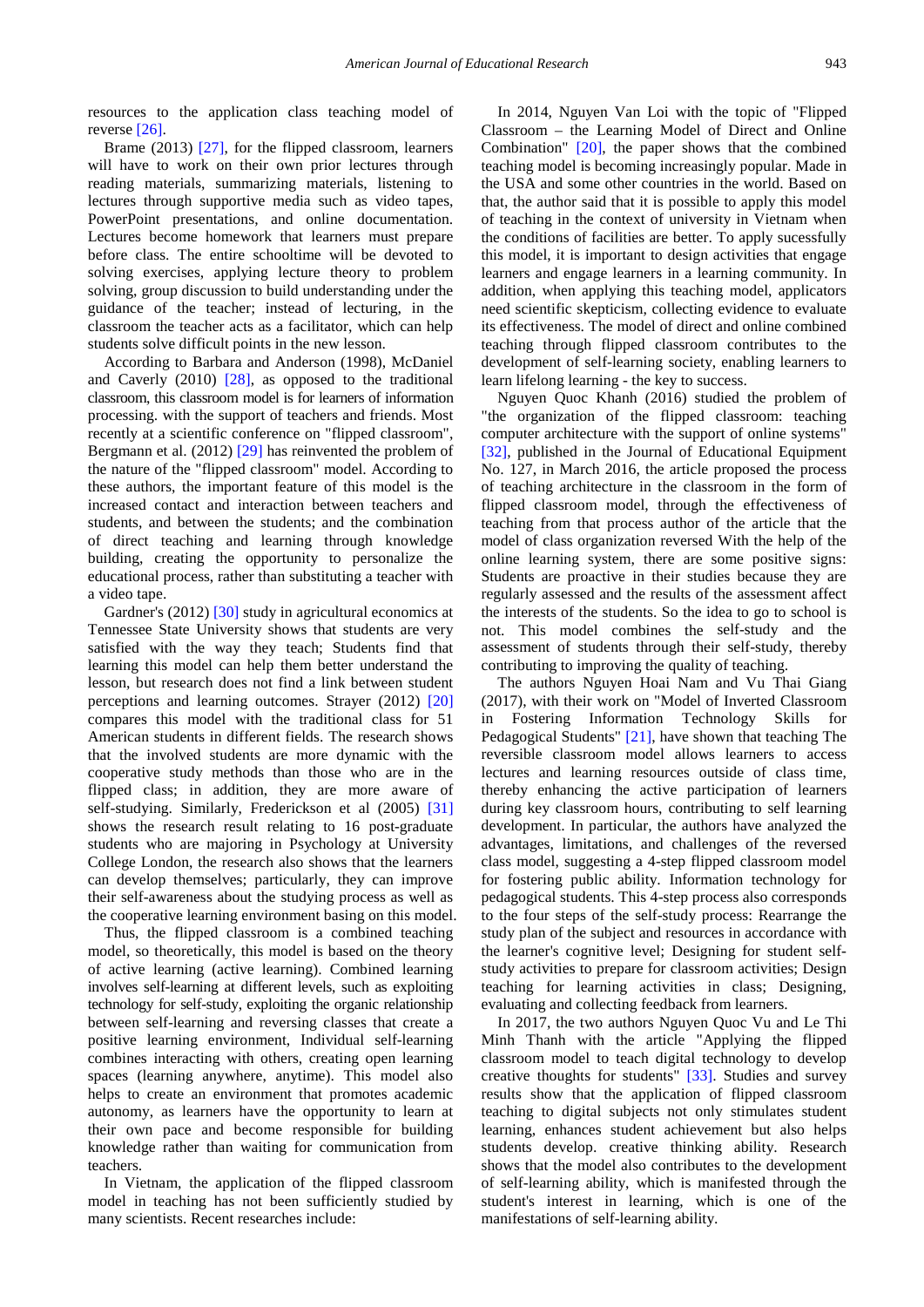Overview of research works of international and Vietnamese authors, we see that the research is focused on students, graduate students without research on the subject of students learn. In particular, there has been no published research on the use of the flipped classroom model in mathematical education to develop the selflearning ability of primary students in Vietnam. In the following study, we will present the results of applying the flipped classroom model in mathematical education to develop the self-learning ability of primary school pupils in Vietnam (including field surveys and proposed measures to organize teaching).

The results of the above researches on self-learning and reversed-class model can affirm that: the reverse class is a new teaching model which fully exploited to the application of information technology that is not only a tool but also as a component of the self-study process bringing the new efficiency differences of learning for pupils and students. In particular, primary students get acquainted with the mathematical knowledge, experience mathematics through reversed-class model will create opportunities and create a positive interactive environment that support students learning math and overcome the difficulties in the process of self-learning mathematics.

# **2. Content**

With the observation and in-depth analysis of the features of the flipped classroom model as well as the selfstudy scores of primary students and the relationship between students. At the same time, based on the survey, we present the following research results:

## **2.1. The Nature of the Flipped Classroom Model**

With the traditional classroom model, learners listen to lectures, then do hands-on exercises at class or at home to process information and acquire knowledge. Thus, with the traditional teaching method: 90% of lecture time and 10% of time in class. A class will begin with the teacher preparing the lecture and the student prepares for the homework session. The new lesson will be taught during class hours and a little extra time will be devoted to classroom exercises. Most of the lectures and lectures are about 90% of the time, while the remaining 10% are classroom and classroom training for both teachers and students. Conversely, for reversed classes, learners will have to work on their own prior lectures through reading material, watching videos, listening to lectures through supportive media such as video tapes, PowerPoint presentations, and tapping. resources on the network. Classroom assignments, problem solving, problem solving, and group discussions will be provided to build understanding with the support of the teacher [\[34\].](#page-10-29) This is a great environment for students to interact, be active in class, be able to develop teamwork skills, curiosity, creativity with questions, and control and guidance. student's closer teacher. This is the transformation of the activities in the class into the class and vice versa. This activity can be summarized as presented in [Table 1.](#page-3-0)

**Table 1. Convergence between traditional classroom and flipped classroom**

<span id="page-3-0"></span>

| Types                    | Inside classroom           | Outside classroom          |
|--------------------------|----------------------------|----------------------------|
| Traditional Classroom    | Letures/Lesson             | <b>Practical Exercises</b> |
| <b>Flipped Classroom</b> | <b>Practical Exercises</b> | Video for Letures          |

Thus, the nature of the flipped classroom model is geared towards activating the learning of learners in order to update, improve knowledge from the inherent knowledge of students to knowledge to occupy. The important feature of this model is the increased contact and interaction between the teacher and the students, and between the students, the combination of direct teaching and learning through knowledge building, *creating opportunities for the personalized during the learning process and a learning environment as an ecosystem, teaching is combined with technology to help learners actively learn and interact with objects* rather than a change of the teachers with tape recordings.

## **2.2. Characteristics of the Flipped Classroom Model**

- Students control their own learning, adjust their learning progress accordingly, and they can stop/watch the video and discuss it with their friends.

- Students spend more time in class to solve learning situations, exploit and deepen their knowledge in interesting ways through interactive activities.

- Students receive appropriate support from the teacher during class hours.

- The personalization of student learning. (Students do a variety of exercises, look for materials to answer questions from teachers when working at home with video content.)

The characteristics of the flipped classroom model are the manifestations of self-directed learning, thus providing an opportunity to develop students' self-learning abilities.

## **2.3. Self-study Relationship with the Flipped Classroom**

#### **2.3.1. Characteristics of Self-study**

The process of self-study of students is carried out in a three-period cycle: (1) self-study; (2) self-expression; (3) self-control, self-regulation:

*(1) Self-study:* The learner is self-exploring, observing, describing, self-explaining, self-discovering, solving problems, finding new knowledge (new for students only) and creating The original product or the raw product is personal.

*(2) Self-expression:* The learner demonstrates himself or herself in writing, verbally, in role playing situations, in self-presentation of his or her original personal knowledge or product. Represented by interaction, exchange, dialogue, communication with friends and teachers, creating a social product of the classroom community.

*(3) self-control, self-regulation:* After self-expression through the cooperation with you and the teacher, after the teacher concludes and the learner self-examination, selfassessment of the original product Self-correcting, selfadjusting into scientific products (knowledge).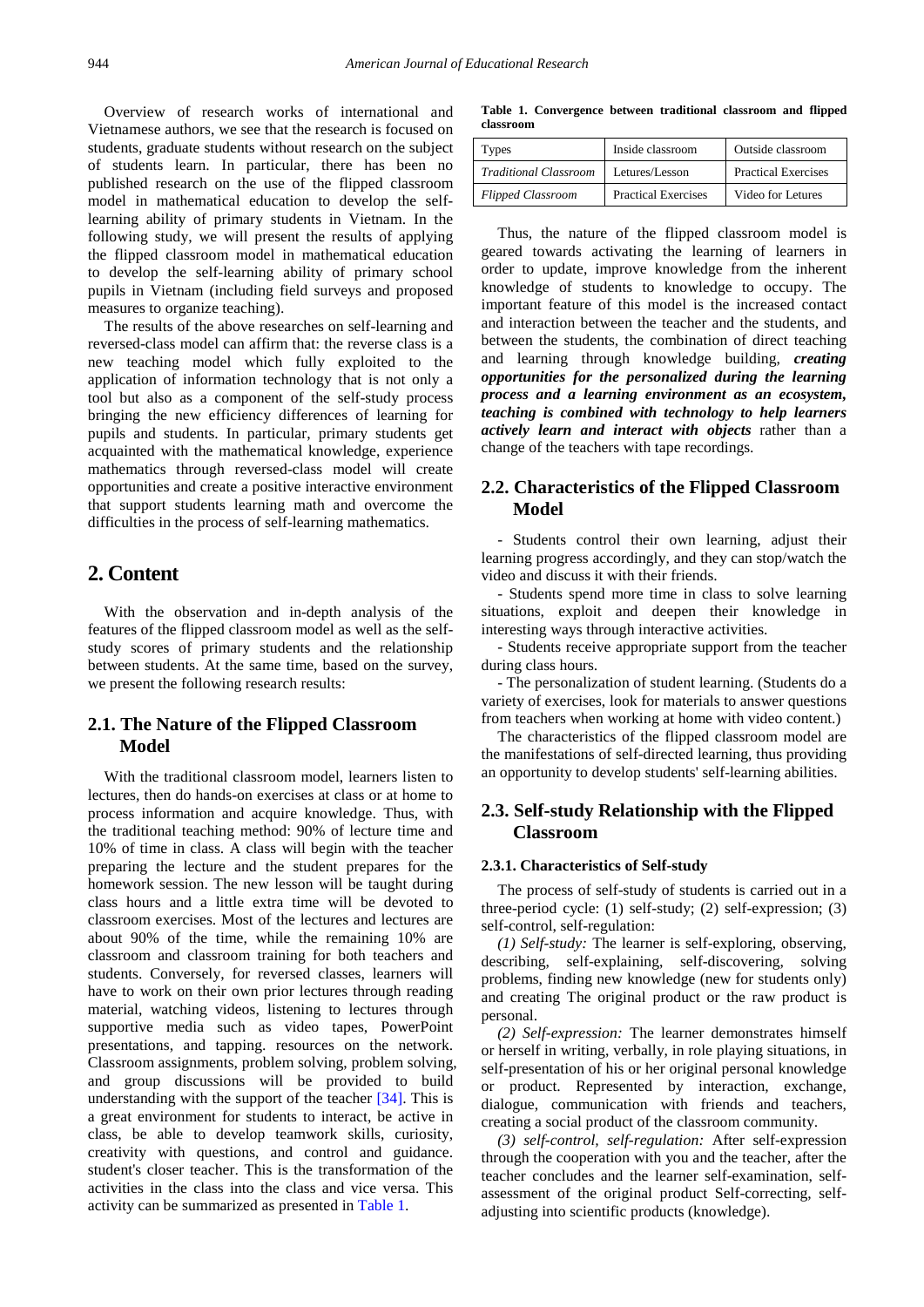

 $\text{Self-study} \Rightarrow \text{self-expression} \Rightarrow \text{self-control}, \text{ self-regulation}$ is also a way to detect problems, solve problems and resolve the problems of scientific research.

## **2.3.2. The Relationship between Self-learning and the Flipped Classroom**

The relationship between self-learning and the flipped classroom of primary students is the interference of three components: Characteristics of primary students - Characteristics of self-learning - Characteristics of primary Mathematics.

**(1) Characteristics of primary students:** Primary school age in Vietnam is from 6 to 14 years old, so primary students have no learning experience, with limited knowledge, skills, easy to change, hyperactive can easily lead to psychological barriers: being afraid to study Maths. Thus, to remove that psychological barrier, forming habits and the need for self-study for primary students, teachers must choose teaching methods to stimulate curiosity, to explore and learn new things in primary students. Teachers can do the following:

- Provide students with the necessary knowledge and skills.

- Create peace of mind for students by:

+ In turn, suggesting students conduct a series of activities to achieve results.

+ Timely showing the initial successes (though very small).

+ Pointing out the difficulties that students have overcome.

+ Timely explanations for students or suggestions for students to self-discover errors in the process of self-study.

 $\Rightarrow$  Raising the pride of the products that students participate in the building to make them more confident and gradually remove the barriers, initially scare.

**(2). Characteristics of self-learning:** The core of student learning is their self-learning (self-learning). Self-awareness of the motives of purpose, measures of learning, deep understanding that oneself is the subject of the activities should themselves be the organizers, directions, specificization of the learning process. The basic task of students is to solve their own learning tasks; Improve the learning actions to learn how to learn and learn effectively. It has the task of self-examination and self-assessment of learning outcomes.

With the characteristics of the primary students analyzed above, it is easy to recognize that primary students find it difficult to maintain their self-study routine, often encountering difficulties, obstacles, and the tendency to seek out support when having difficulties. To overcome these difficulties, the teacher needs to have the following solutions:

- Select the teaching model so students have flexibility in learning time and space. Therefore, when applying the flipped classroom model in mathematics instruction for primary students, there are many advantages to developing self-learning ability for students as follows:

+ *The flipped classroom model creates open learning space:* The flipped classroom model is a form of teaching organization that combines classroom teaching and classroom learning; during class time and after class. The teacher's lectures are held outside of class time in the form of self-study, self-study and during class time for students to discuss, debate and summarize the knowledge, skills from the lesson. During the preparation period, students conduct their own individual research at any time that suits them, anywhere (library, home, on-campus,...) and interact with the learning object through learning materials, lectures, the Internet ...

+ *The flipped classroom model actively explore the activities of learning and research of students*: Learning in the classroom model reversed, students are not only encouraged but also created many opportunities to actively Exploring and exploring learning problems by letting the students take initiative and independently study a problem then present, discuss and debate in order to deepen and broaden the knowledge.

- The content of the course is open and focused on the individualization of student learning and research. The teaching must be directed towards the individual student, enabling the student to select the appropriate learning task (personalized design in self-study), attention should be paid to the content, subject for learners' ages. The teachers set the context for students to escape the textbook to gain knowledge from the practice; This is aimed at teaching mathematics to solve practical problems, to practice skills associated with practical tasks.

- Create a self-learning environment for students by: Designing information technology systems for management, teaching and evaluating the effectiveness of self-learning. Developing a variety of learning resources in line with the psychological characteristics of primary students. Create an open learning environment.

**(3). Characteristics of Primary Maths:** The skills of mathematics in primary school are formed primarily by practice, practice, and are regularly reviewed, strengthened, developed, applied in learning and in life. Primary mathematics is structured systematically with some abstract and logical content, so it is difficult for students to acquire knowledge. Therefore, the teaching process requires teachers to use a visual model combining the application of a variety of knowledge circuits to assist students in the acquisition of knowledge.

From the analysis, it is possible to summarize the characteristics of self-learning mathematics of primary students through [Figure 2.](#page-5-0)

#### **2.3.3. Characteristics of Teaching Primary Mathematics**

The most important part of teaching math in primary school is to teach students how to learn, how to learn by themselves. However, how to shape self-learning math for primary students is a big challenge for all teachers. Based on the viewpoint of the activity, the student's self-efficacy in mathematics should be shaped in the student's mind: Confidence, joy, and the will to form students' habits and self-learning needs [\(Figure 3\)](#page-5-1).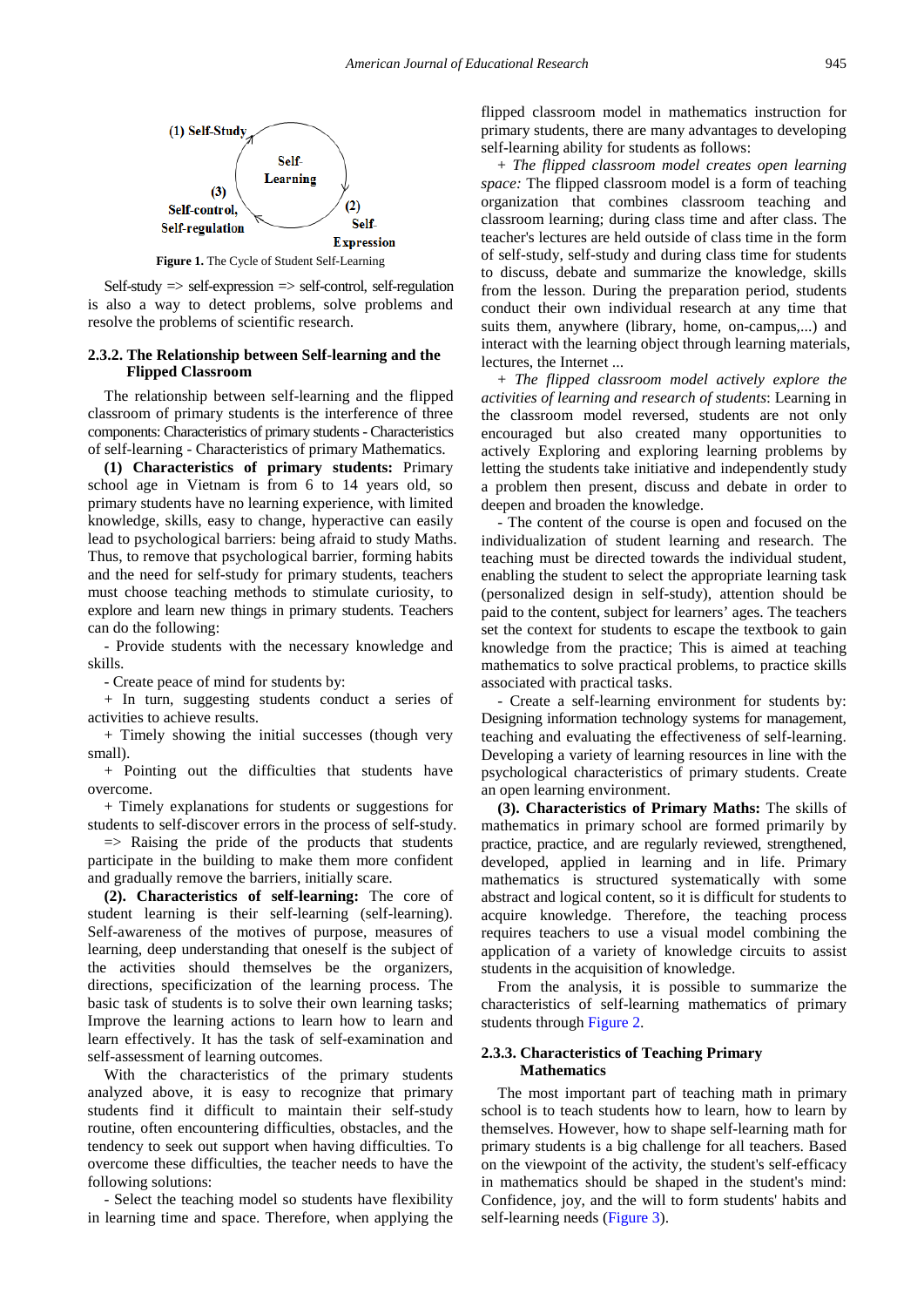<span id="page-5-0"></span>

Figure 2. Characteristics of self-learning Mathematics in primary students

<span id="page-5-1"></span>

**Figure 3.** The ways to build the habits and needs of self-study

The habits and needs for self-learning of primary students in Mathematics are reflected in the following characteristics: Self-learners are not passive, dependent on the context; Learners actively explore the appropriate elements of the context for self-study success; Self-learner is willing to learn and determined to overcome obstacles; Self-learners maintain their interest and belief in success; Learners choose to study by themselves and persistently pursue their studies. From the above characteristics, the self-learning ability of primary students is shown as follows:

- Students could control their own learning.

- Students actively create opportunities for themselves to acquire knowledge, form mathematical skills.

- Students identify goals for themselves and provide opportunities for learning.

- Students have a self-concept and self-learning needs.

The above expressions are important criteria in the development of students' self-study ability in the study of mathematics in primary school. Teaching mathematics in primary schools with an overarching goal is to: Become familiar with mathematical thinking based on conceptual description, not conceptual definition [\[35\].](#page-10-30)

## **2.4. The Impact of the Flipped Classroom Model on the Development of Self-learning Ability in Primary Students in Vietnam**

Organizing classroom learning in reverse is an effective option. A study in the USA shows that students spend more time studying at home to meet the demand for a reversible classroom model. Developmental psychologist Patricia Greenfield has noted that outside of regular classroom hours, students learn a great deal of self-study from home [\[36\].](#page-10-31) Reversing classes are a combination of many learning approaches to achieve the learning goals of the student.

With the flipped classroom model, time in the classroom is for students to interact to create skills through experiential learning from the subject. Through the analysis of the nature and characteristics of the flipped classroom model and the manifestations of students 'self-learning ability, we found that the flipped classroom model influenced the development of students' self-learning ability in primary school in Vietnam. In this model, the activities of teachers and students are carried out in a sequential manner as follows:

#### *Stage 1: Before classroom:*

#### **- Teachers' activities:**

+ Analyze lesson objectives to select appropriate teaching methods and methods for teaching in the model of flipped classroom. Identify goals to develop specific student competencies that correspond to the content of the unit.

+ Create a video lecture and guide students to explore the lessons online.

#### - **Students' activities:**

+ To study the objectives of the course on knowledge and skills, on the basis of which define the ability to form and develop themselves.

+ Self-study, self-study video lectures of teachers at home or anywhere (on campus, on the library, over the Internet...) and prepares the practice in class. Reversed learning is directed toward the learner, rather than the student-directed teacher, who now actively studies the video lectures to formulate their own ideas, questions around the content, and before coming to class have the knowledge around the concept involved.

At this stage, students will develop elements of self-directed learning that are: Self-paced and individualized learning plans developed during the learning process to meet the teacher's expectations. On the basis of self-study plan, students must select and use the self-study methods and techniques in self-study. In addition to providing resources for self-directed video tutorials, students need to know how to find, synthesize, and exploit diverse resources at the library, the internet. Particularly, the skills of applying information technology to the learning process, self-learning and fostering are developed.

#### *Stage 2: During school time:*

- **Teachers' activities:** Educate students to deepen their knowledge by guiding students to do their homework, finding out what they have learned, finding the best ways to do it, Students use a system of discussion questions, exchanges, teacher-student interaction, and student-student interaction.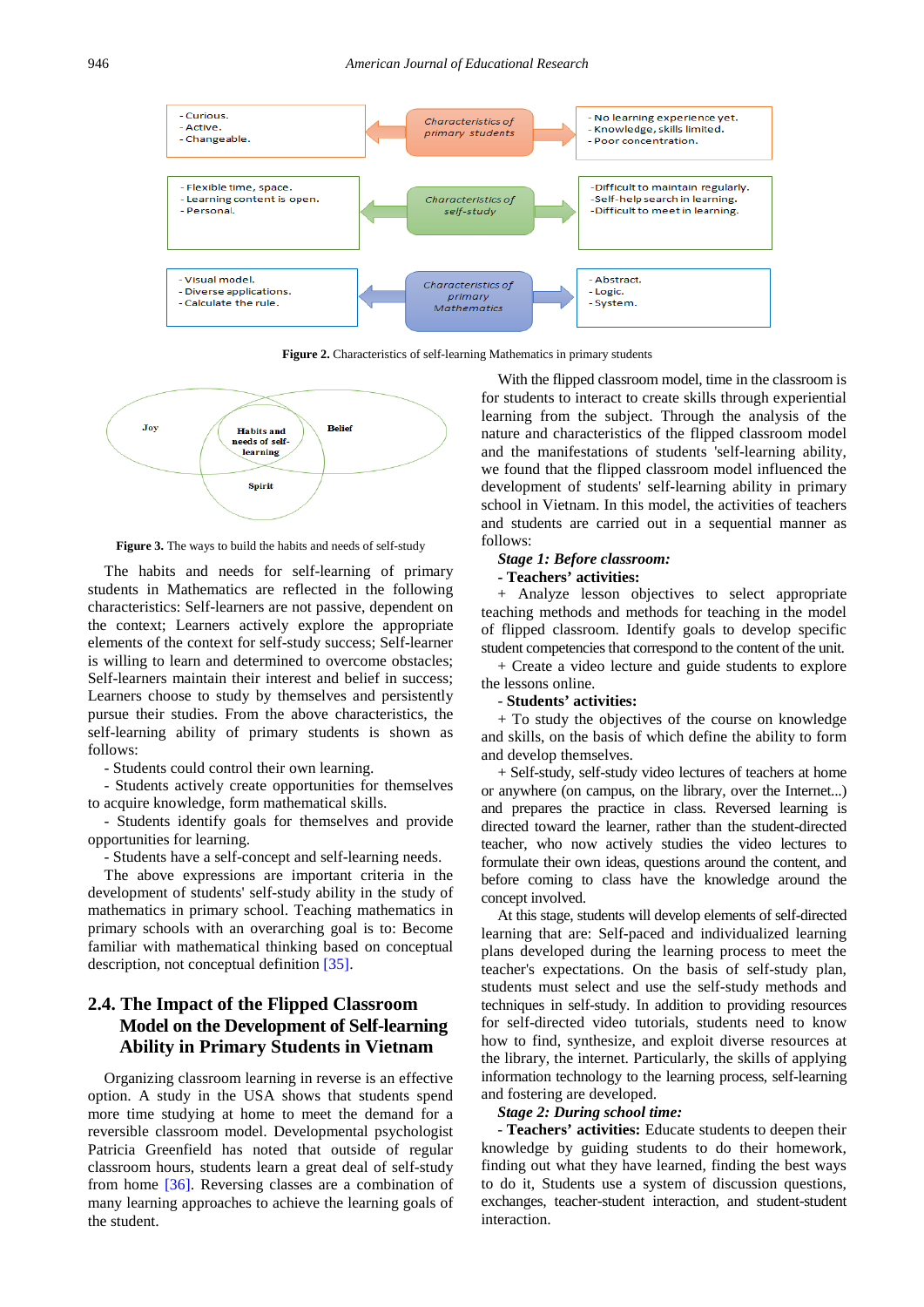

**Figure 4.** The stages of student learning in a flipped classroom model

- **Students' activities:** Students practice the application of key concepts, along with feedback from teachers and students through learning methods: Experiential Learning: Students do the exercises, handling learning situations; Interactive learning methods: Students work together to discuss problems and deepen their knowledge; Distinct learning methods: Students point out their ideas, present their ideas, etc. These methods are well suited to the practice and development of higher-order thinking. Therefore, through the flipped classroom model, students can develop their necessary competencies such as communication, teamwork, IT application and self-study.

#### *Stage 3: After school time:*

- **Teachers' activities:** At the end of class, if the content on the class is not complete, the teacher will guide and answer student questions over the internet.

- **Students' activities:** Students re-check their knowledge learned during class and expand their self-study, while students evaluate themselves in learning activities and self-study to draw strengths, weakness of the self and planning training. If the content on the class is not complete, the teacher will guide and answer the questions of students online; students can expand their knowledge by continuing to study the material over the internet, through books in the library...

After the third stage, the teacher moves on to stage 1 to create a new lecture video or to add an old lecture video that matches the current level of acceptance of the current lesson. Students also transitioned to the first stage to study the teacher's new video lecture.

It is possible to summarize the teaching stages in the flipped classroom model as presented in Figure 4.

By analyzing the performance of teachers and students through the learning stages of the reversed class model, the model has influenced the components of the selflearning ability of primary students. The process can be concretized as showed in Figure 5.

## **2.5. Applying the Flipped Classroom Model in Teaching Mathematics to Develop the Self-learning Ability of Primary Students in Vietnam**

### **2.5.1. Current Status of Applying the Flipped Classroom Model in Teaching Mathematics In Vietnam Today**

In this section we present the survey results of primary teachers in primary schools in Hanoi, Ninh Thuan, Dong Thap (representing 3 regions in North - Central - South of Vietnam). Survey Description:

**a) Purpose of the survey:** A primary teacher's perception of the reversal paradigm, the advantages and disadvantages of using a reversible classroom model in mathematics education for primary school students. Vietnam. From that, find the correlation between the reversed class model and the development of self-learning math for primary students.

#### **b) The ways of implementation**

- Survey 161 primary teachers (23 teachers in Hanoi, 87 teachers in Ninh Thuan, 51 teachers in Dong Thap).

- Data processing and assessment of survey results.

## **c) Survey results are as follows:**

- *Teachers' perception of the flipped classroom model:* The survey results show that many primary teachers did not correctly understand the flipped classroom model, only 60.9% of primary school teachers surveyed full, deep in the reverse class model. Teacher perceptions in the North - Central - South of Vietnam are also different [\(Figure 6\)](#page-7-0).



**Figure 5.** The effect of the flipped classroom models the components of self-learning abilities

The graph shows that the correct perceptions of the reversed class model of teachers in Hanoi are much higher than teachers in Ninh Thuan and Dong Thap. This is understandable, because Hanoi is the capital of Vietnam, where the quality of education is good, teachers are constantly updated and have access to advanced teaching methods and models. Through workshops, seminars ... more than teachers in the Central of Vietnam (Ninh Thuan)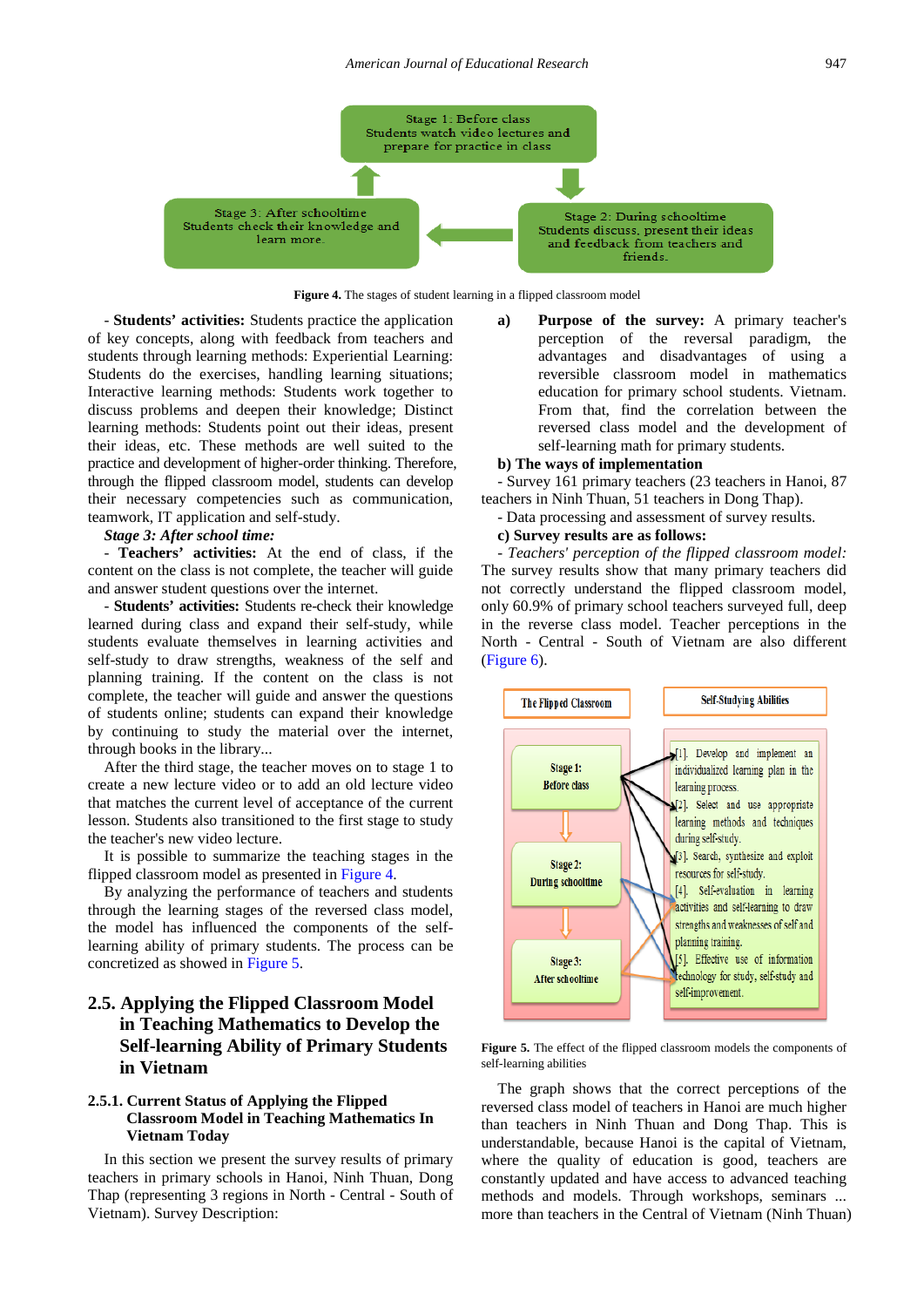and South of Vietnam (Dong Thap) are two low-lying areas of education in Vietnam.

- *Teacher's assessment of the advantages and disadvantages of using the flipped classroom model in teaching mathematics is shown in [Table 2](#page-7-1)*.

The advantages of using the flipped classroom model in teaching are highly appreciated by teachers over 70%. Teacher assessment results show that the model facilitates teachers to use a variety of methods of activating learner activity to facilitate the development of self-learning skills for students through the following: Learners can use a variety of methods to activate learner activity (83.2%); Lectures can be re-used easily, especially students can listen, watch several times until comprehension (78.9%); Students are given the right way, time and place to study (75.8%); Students actively present their personal ideas, argue, interact with teachers and students to find out for themselves (72.1%). The teacher's assessment is absolutely correct, because using the flipped classroom model in teaching, students are developing self-learning capabilities through activities: students are practicing the application of concepts, build knowledge and skills through positive learning methods: Experiential Learning: Students do exercises, deal with learning situations; Interactive Learning: Students work together to discuss the problem and deepen their knowledge of the lesson; Distinct learning methods: Students express their views, present their personal opinions, etc. These methods are well suited to the practice and development of higher-order thinking. By doing this, students are expected to develop the necessary competencies: communication skills, teamwork skills, especially self-learning abilities [\(Table 3\)](#page-7-2).

<span id="page-7-0"></span>In addition to the advantages teachers also find it difficult to use the flipped classroom model in teaching. However, the level of difficulty assessed by teachers is not great. The biggest difficulty is that teachers spend a lot of time preparing lectures (47,8%), but in the long run teachers can save time when reusing the lecture many times. Infrastructure (computer, software ...) is limited (45.3%); Computer literacy of students is weak (44.1%). These difficulties can be overcame, as now the primary schools in Vietnam gradually improve the investment in computer systems, software for teaching and students are increasingly accessible with the information technology.

- *Teachers' assessment of the correlation between the reversed classroom model and the development of selflearning mathematics for primary students:* Self-efficacy is one of the ten core competencies of the Universal Education Program General information issued by the Ministry of Education and Training of Vietnam. The survey found that 96.3% of teachers said it was necessary to develop their self-study ability. Because self-learning is the very important energy that students must have, since self-education is the key to the 21st century, a century of lifelong learning, social learning. Self-learning ability can be learned for life.

We ask the following questions: According to teachers to develop self-learning ability for primary school students in teaching mathematics, the teacher should:

+ Organize for students to follow the Experimental Method (Students do exercises, deal with learning situations).

+ Organize for students to study in an interactive learning style. (Students work together to discuss the problem and deepen the lesson.)

+ Organizing students to study in the method of studying the division (Student's point of view, presentation of personal opinion).

+ Organize for students to study by traditional learning methods (teaching lecturers, recording games).

The results are showed in [Table 4.](#page-8-0)



**Figure 6.** Teachers' perceptions regarding the flipped classroom model

| Table 2. Teacher's assessment of the advantages of the flipped classroom model |  |  |
|--------------------------------------------------------------------------------|--|--|
|                                                                                |  |  |

<span id="page-7-1"></span>

| N <sub>O</sub> | Advantages                                                                                                             | Number    | Rate % |
|----------------|------------------------------------------------------------------------------------------------------------------------|-----------|--------|
|                | Students are given a choice of how, when, and where they study.                                                        | 102       | 75,8%  |
|                | Teachers are flexible in evaluating, evaluating, and evaluating results.                                               | -90       | 70,1 % |
|                | Teachers can use a variety of methods to activate learner activity.                                                    | 104       | 83,2%  |
|                | Students actively present their personal ideas, argue, interact with teachers and students to find out for themselves. | -96       | 72.1 % |
|                | Lectures can be re-used easily, especially students can listen, watch several times until comprehension.               | $Q^{\pi}$ | 78.9%  |

| Table 3. Teachers' Evaluation of Difficulties in applying the flipped classroom model in teaching |  |  |  |  |
|---------------------------------------------------------------------------------------------------|--|--|--|--|
|                                                                                                   |  |  |  |  |

<span id="page-7-2"></span>

| N <sub>O</sub> | Advantages                                                                                                                                                    | Number | Rate % |
|----------------|---------------------------------------------------------------------------------------------------------------------------------------------------------------|--------|--------|
|                | Teacher takes a lot of time to prepare the lesson                                                                                                             | 77     | 47,8%  |
|                | Teacher's limited computer skills                                                                                                                             | 61     | 37,9%  |
|                | Weak student computer skills.                                                                                                                                 |        | 44,1%  |
|                | The design of learning content for E-Learning, the preparation of resources and learning materials, the efforts of teachers to<br>invest in content is great. | 58     | 36.0%  |
|                | Facilities (computer, software ) are limited                                                                                                                  | 73     | 45.3%  |
|                | Parents are not interested in their self-study.                                                                                                               | 65     | 40.4%  |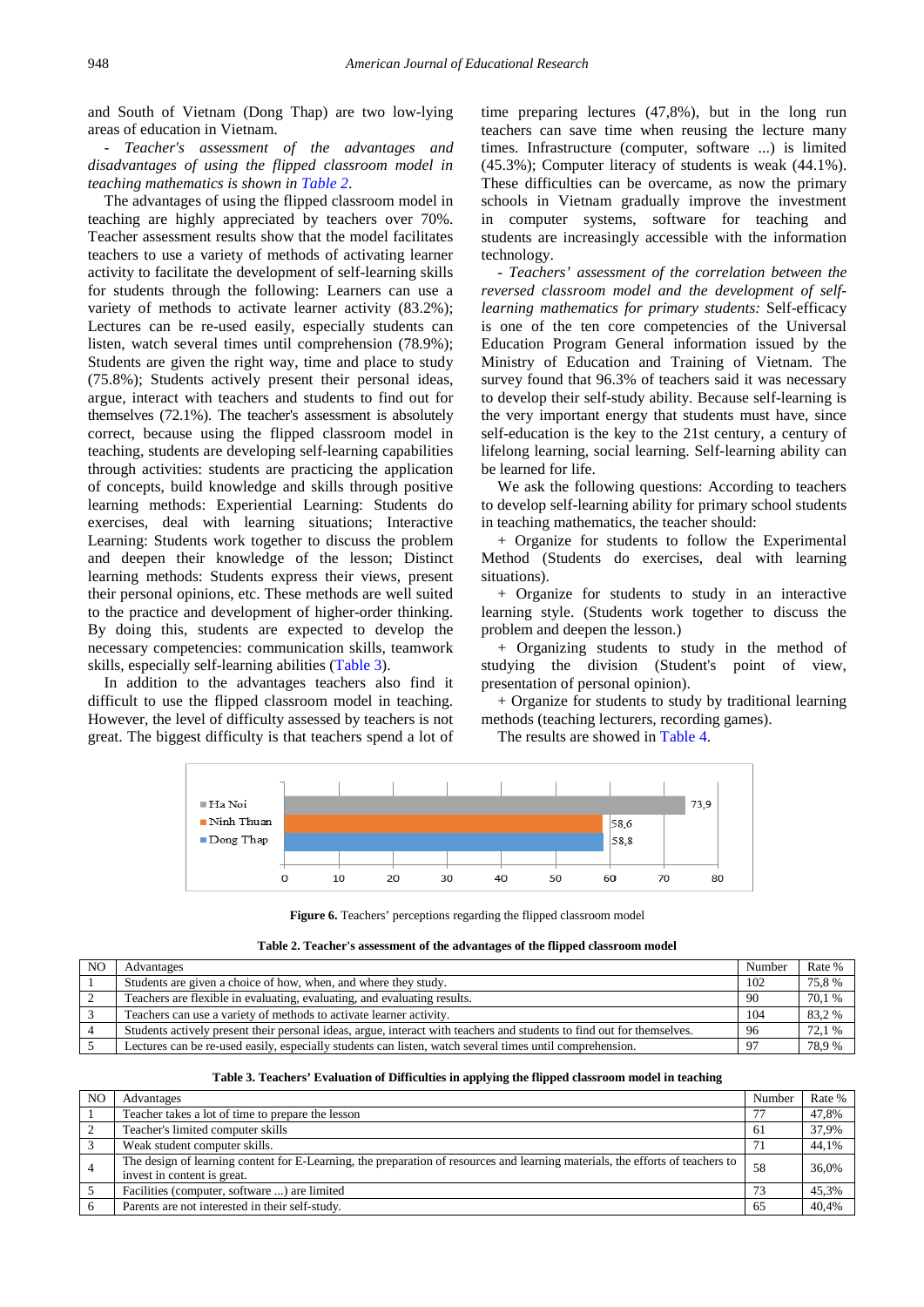**Table 4. Teacher Evaluation of Teaching Methods to Develop Students' Self-Learning Ability**

<span id="page-8-0"></span>

| No | Comments                                                                  | Number | Rate % |
|----|---------------------------------------------------------------------------|--------|--------|
|    | Organize your student learning experience.                                | 137    | 85,1%  |
| 2  | Organize for students to learn in an<br>interactive learning environment. | 142    | 88, 2% |
| 3  | Organize for students to learn in a<br>Distributed Learning Approach.     | 103    | 64,0%  |
|    | Organize for students to learn in a<br>traditional learning style.        |        | 0%     |

To develop self-learning skills for students requires the teacher to create in the learner the habit and self-learning needs. According to the survey of primary teachers surveyed, in order to form the habit and the need for self-learning mathematics for the students, in the teaching process, the teacher must coordinate teaching methods in the direction of enhancing students to do exercises, dealing with learning situations; interactive learning; discussing the problem and deepening the knowledge of the lesson; presenting personal opinion. This coincides with the nature and characteristics of the flipped classroom model. Because, applying the flipped classroom model in mathematical education, learners form their knowledge through teaching methods: Experiences; Interactive; Personalized. This is the process of developing self-learning ability for primary students.

## **2.5.2. Piloting the Flipped Classroom Model in Math Education for Primary Students to Develop the Self-learning Ability of Primary School Students in Vietnam**

To concretize this content, the author conducted the experiment "Mathematics area" Mathematics class 4 in the flipped classroom model in the direction of developing self-learning ability for students. The lectures were conducted in 2 primary schools in Cao Lanh city - Dong Thap province: Ly Tu Trong Primary School and Le Quy Don Primary School [\(Table 5\)](#page-8-1).

#### **2.5.3. Evaluate the Results of the Flipped Classroom Model Test**

Through the two test periods, we found that the flipped classroom model provided the opportunity to contribute to the development of self-learning math skills for primary school students in Vietnam in all three stages: Before during - After school in class. However, within the framework of the article we do not explicitly present quantitative assessments but only summarize the results of the survey of students and teachers after participating in learning, teaching this model. to demonstrate the effectiveness of the flipped classroom model in developing students' self-learning math skills.

#### **2.5.3.1. Evaluation of qualitative results**

Through exchanging and talking directly with students and teachers about this model, we obtained the following results:

- The flipped classroom model creates a flexible learning environment. Students are offered the right way, time and place to study. Teachers are flexible in evaluating, evaluating, and evaluating results.

- Time spent on more students in the classroom should be able to use many methods to actively motivate student activities such as group work, problem solving, experiential, interactive, personalized ... for research. deeper.

<span id="page-8-1"></span>

| <b>Stages of the</b>                 | <b>Teaching activities</b>                                                                                                                                                                                                                                                                                                                                                                                                                                                                                                                                                                                          |                                                                                                                                                                                                   |                                                                                                                                                                                                                                                                                                                                                      |  |
|--------------------------------------|---------------------------------------------------------------------------------------------------------------------------------------------------------------------------------------------------------------------------------------------------------------------------------------------------------------------------------------------------------------------------------------------------------------------------------------------------------------------------------------------------------------------------------------------------------------------------------------------------------------------|---------------------------------------------------------------------------------------------------------------------------------------------------------------------------------------------------|------------------------------------------------------------------------------------------------------------------------------------------------------------------------------------------------------------------------------------------------------------------------------------------------------------------------------------------------------|--|
| flipped<br>classroom model           | <b>Teachers' activities</b>                                                                                                                                                                                                                                                                                                                                                                                                                                                                                                                                                                                         | Students' activities                                                                                                                                                                              | <b>Elements of self-learning are developed</b>                                                                                                                                                                                                                                                                                                       |  |
| Stage 1: Before<br>class             | - Teachers guide students to explore the lesson plan<br>"Equatorial Area" on the Internet through the youtube<br>site: https://www.youtube.com/watch?v=rIEqZ1ZLgq8.<br>- Provide a system of questions to elicit the student.<br>+ Q1: What is the character of ABCD?<br>+ Question 2: What is the shape of the picture?<br>+ Question 3: How has the cut image been grafted?<br>+ Question 4: The area of ABCD parallelogram and the<br>shape was cut, how to join together? Draw formula and<br>rules for calculating the parallelogram and memorization.                                                         | Study at home,<br>watch online<br>tutorials, review<br>tutorials in<br>conjunction with<br>math textbook 4 (p.<br>103) to answer<br>questions asked by<br>the teacher.                            | - Develop and implement an individualized<br>learning plan in the learning process.<br>- Select and use appropriate learning<br>methods and techniques in the process of<br>self-study.<br>- Search, synthesize and exploit resources<br>for self-study.<br>- Effective use of information technology<br>for study, self-study and self-improvement. |  |
| <b>Stage 2: During</b><br>schooltime | Review and evaluate the student's home study results<br>through the following activities:<br>- Ask the students to answer the four questions asked by<br>the teacher in the first stage.<br>- Ask students to present their self-knowledge through<br>self-study at home via lesson plans on the Internet.<br>- Students discuss and exchange their knowledge with<br>friends. Discuss, argue to find out, solve the contents do<br>not understand.<br>- Apply the practical knowledge to the exercises 1,2,3 in<br>the textbook.<br>- Teachers focus on the content of the unit and assess<br>student achievement. | - Answer the<br>teacher's suggested<br>questions.<br>- Listen, take notes.<br>- Discuss, use<br>known knowledge<br>to solve problems<br>1,2,3 in textbooks.<br>Record the focus of<br>the lesson. | -Self-evaluation in learning activities and<br>self-learning to draw strengths and<br>weaknesses of self and planning training.<br>- Effective use of information technology<br>for study, self-study and self-improvement.                                                                                                                          |  |
| Stage 3: After<br>schooltime         | Interpreting students' inquiries over the Internet.                                                                                                                                                                                                                                                                                                                                                                                                                                                                                                                                                                 | Check the<br>knowledge learned<br>during class and<br>learn more.<br>Identify your<br>abilities and plan<br>your training.                                                                        | - Self-evaluation in learning activities and<br>self-learning to draw strengths and<br>weaknesses of self and planning training.<br>- Effective use of information technology<br>for study, self-study and self-improvement.                                                                                                                         |  |

**Table 5. Steps to plan teaching activities for the lesson "Area of the parallelogram" in the flipped classroom model**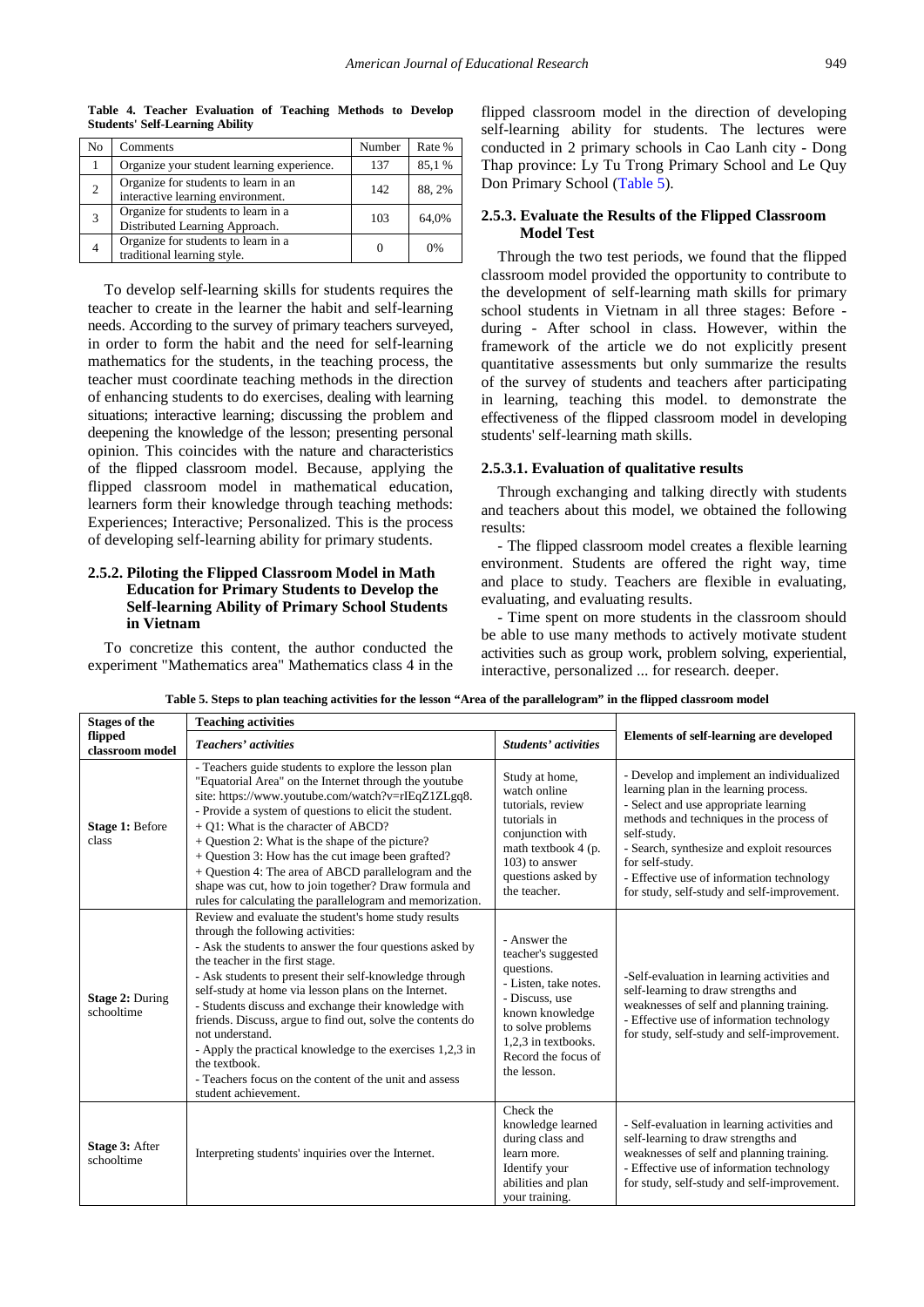- The content of teaching is designed by the teacher in order to help students can study outside the classroom clearly and clearly.

- Students are interested in learning in a reversed classroom model. Particularly during the school hours students actively present their personal ideas, argue, interact with teachers and friends to find out the knowledge for themselves.

- With this model, thanks to the storage facilities of information technology, lectures can be reused easily, especially students can listen, watch repeatedly until the lesson. Thus, this model provides an equal opportunity for receiving information. Slow learners have more opportunities to digest knowledge. Students do not have to worry about the pressure to complete the assignment because they have more time to discuss and do the class work.

With these qualitative assessments, it is possible to confirm that the reversed class model contributes to develop the self-learning ability of Vietnamese students in mathematical education. By the way, the advantages of this model are the manifestations of self-efficacy.

#### **2.5.3.2. Evaluation of quantitative results:**

The subject of the test consists of the experimental class in the reverse class and the traditional teaching method [\(Table 6\)](#page-9-0).

After the end of class, we conducted the experimental and control classes of 02 primary schools taking the test for quality assessment: Assessment on the ability to acquire knowledge, evaluation the ability to apply knowledge, evaluation of practical skills of students in the experimental and control classes. The tests were evaluated on a scale of 10. The results are presented in [Table 7.](#page-9-1)

The results of the tests in accordance with the Circular 22 in Vietnam are showed in [Table 8.](#page-9-2)

A graph that compares the level of completion of a student's test between the experimental and control classes [\(Figure 7\)](#page-9-3).

Results in the graph indicate that the percentage of students who successfully completed the experimental work (30.8%) was higher than the control (16.2%). In addition, the percentage of students scoring 7.8 was also higher than the control (51.3% and 32.5%). This result demonstrates that in order to achieve a satisfactory completion level, students must have the ability to selfstudy to be able to pass the test.

As a result of qualitative and quantitative assessment, the use of the flipped classroom model in teaching has been effective in developing the self-learning ability of primary students in Vietnam. This model contributes to the positive emotion of the student; improve the quality, results of learning math in primary school.

However, this model has limitations: Teachers take a lot of time to prepare lectures for posting. But in the long run, teachers can save time when using lectures repeatedly. Another limitation is technology equality between students, which may be a barrier to student learning, lack of access to technology. This can be overcome when students are instructed in the basic skills to use the materials online, and at the same time many primary schools in Vietnam now provide students with further opportunities. Access to computers and the internet.

**Table 6. Number of students in the experimental class and control class**

<span id="page-9-0"></span>

| N <sub>0</sub> | <b>Experimental classroom</b> |                 |             |       | <b>Note</b> |             |  |
|----------------|-------------------------------|-----------------|-------------|-------|-------------|-------------|--|
|                | Grade                         | Number          | School      | Grade | Number      | School      |  |
|                | 4/1                           | $\bigcap$<br>28 | Lv Tu Trong | 4/2   | $\sim$      | Ly Tu Trong |  |
|                | 4/2                           | 40              | Le Ouy Don  | 4/1   | 30          | Le Ouy Don  |  |
| <b>Total</b>   |                               | 70<br>8١        |             |       | 10          |             |  |

<span id="page-9-1"></span>

|             |                  |                    | <b>Scores</b> |  |          |  |                |                |    |        |          |         |
|-------------|------------------|--------------------|---------------|--|----------|--|----------------|----------------|----|--------|----------|---------|
| <b>Test</b> | <b>Classroom</b> | Number of students |               |  |          |  |                | Ð              |    | o<br>0 | U        | 10      |
|             | Experimental     | 78                 | U             |  |          |  |                |                | 19 | 25     | 13       |         |
| No.1        | Compared         | 76                 | U             |  | $\Omega$ |  |                | 19             | 21 | 16     | 8        |         |
| No. 2       | Experimental     | 78                 | U             |  |          |  | $\sim$<br>∼    | 1 <sub>2</sub> | 13 | 26     | 16       | $\circ$ |
|             | Compared         | 76                 | U             |  |          |  |                | -              | 22 | 18     | $\Omega$ | $\sim$  |
|             | Experimental     | 78                 | U             |  |          |  | ∽              |                | 17 | 23     | 17       |         |
| No. 3       | Compared         | 76                 | U             |  |          |  | 8              |                | 26 | 13     | 10       | $\sim$  |
| Total       | Experimental     | 234                | v             |  |          |  | h              | 33             | 49 | 74     | 46       | 26      |
|             | Compared         | 228                | U             |  |          |  | $\gamma$<br>∠∠ | 53             | 69 | 47     | 27       | 10      |

**Table 7. Test results of the experimental and control classes**

| Table 8. Placement results under the Circular No.22 |  |  |  |  |  |  |
|-----------------------------------------------------|--|--|--|--|--|--|
|-----------------------------------------------------|--|--|--|--|--|--|

<span id="page-9-3"></span><span id="page-9-2"></span>

|              |                  | Level           |                 |      |
|--------------|------------------|-----------------|-----------------|------|
| Group        | Total of lessons | Well-done       | Good            | Note |
|              |                  | $(9-10$ scores) | $v - 8$ scores) |      |
| Experimental | 234              | 30.8 %          | 69.2%           |      |
| ∟'ompared    | 228              | 16.2%           | 83.8%           |      |



**Figure 7.** Level of completing student's test between the experimental class and the control class